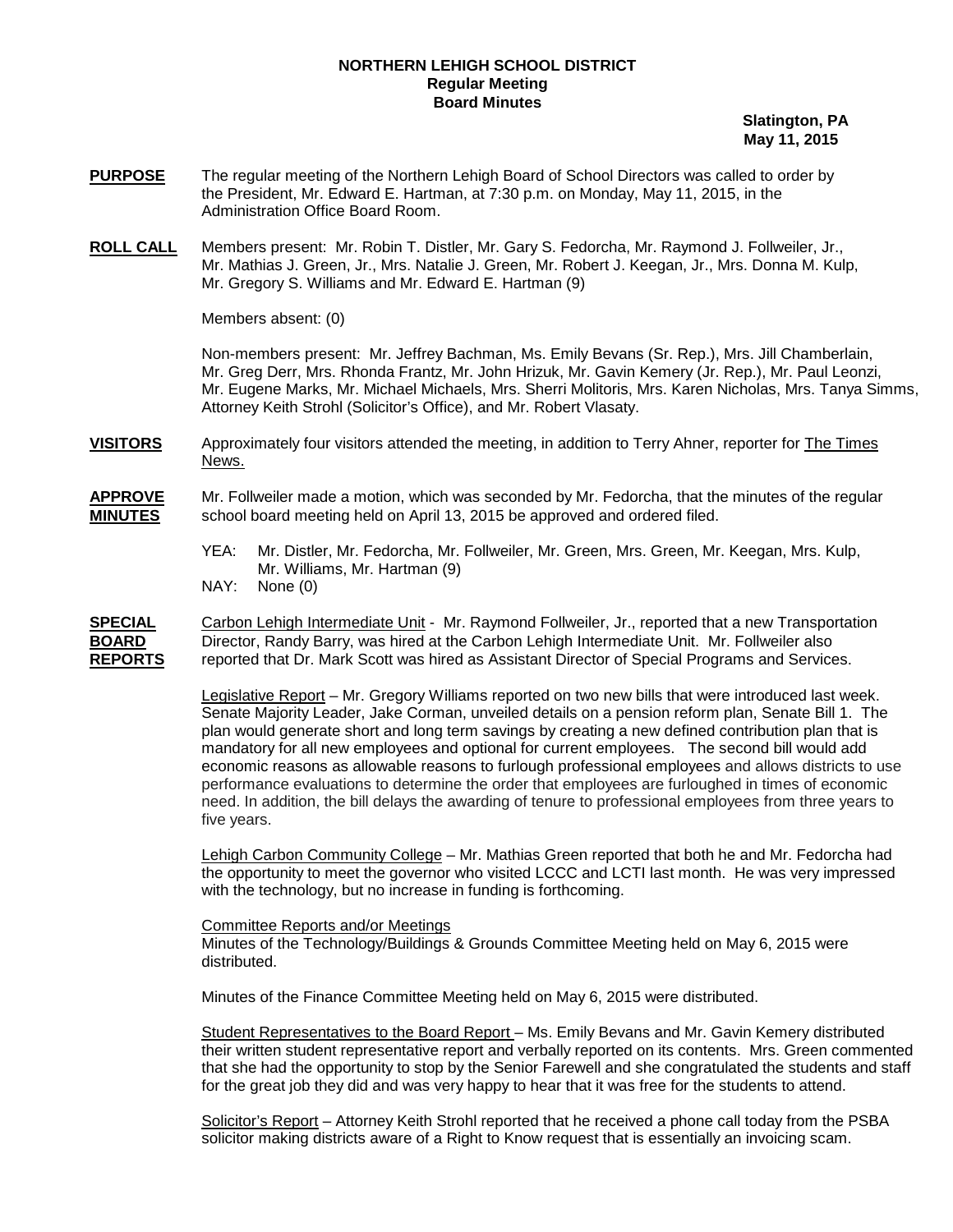**SPECIAL** Federal and Other Programs Update – Mrs. Karen A. Nicholas reported that the Keystone exams will **BOARD** begin shortly. Mrs. Nicholas pointed out that the article in the Morning Call outlining the Keystone **REPORTS** exams and the chart showing the scores for the local districts were last years' scores. Mr. Green noted **(cont.)** that he did see the article and even though they were last years' scores, Northern Lehigh was ranked either in the top half or middle of the surrounding districts. Mrs. Nicholas thanked Mr. Green and stated that she feels very strongly that our Keystone scores will improve this year. Mrs. Nicholas mentioned that the PSSA scores will be reflecting the brand new Common Core curriculum.

> Mr. Michaels stated that we will be receiving less in Title I funds for the 2015-2016 school year. Mrs. Nicholas explained that our poverty percentage district wide is approximately 49%. Mrs. Molitoris added that because districts are opting out of the free and reduced lunch program, the new formula being used for basic ed funding is based on the census. She encouraged the community to fill out the census paperwork.

Mrs. Nicholas announced that the English winter Keystone Exam results were very good. Mrs. Nicholas thanked Mrs. Denise Turoscy for motivating the students.

Mrs. Nicholas reported that a pilot study on Chrome books has been ongoing at Slatington Elementary School. Ms. Amanda Beer, fifth grade teacher, gave a demonstration on the chrome books at the Education/Policy Committee meeting and the students are very excited about using this new technology.

Business Manager's Report – Mrs. Frantz announced that Thursday is Statewide Call to Action for Public Education. The public is encouraged to contact their legislators and demand fair funding for public schools. Mrs. Frantz added that Pennsylvania is one of three states nationwide that do not have a funding formula.

Mrs. Molitoris announced that the homestead/farmstead file has been received and there is a small increase from last year.

Mrs. Molitoris reported that the Finance Committee Chairperson, Mrs. Donna Kulp, will be leading discussion later in the agenda on the budget.

#### Superintendent's Report

Mr. Michaels announced that National Teacher Appreciation week was May 4-8 and he thanked the teachers for the wonderful job they do with our students.

Mr. Michaels announced that Baccalaureate is June 11, 2015 at 7:00 p.m. and graduation is scheduled for June 12, 2015 at 7:00 p.m. in the stadium, weather permitting.

Mr. Michaels reported that Mr. Paul Leonzi was the recipient of a \$300 Educational support grant from the Pennsylvania Association of School Retired Teachers, Lehigh County Chapter. The money will be used to support the School Wide Positive Behavior Support program.

Mr. Michaels announced that on the agenda this evening is the retirement of three valuable employees: Mr. Barry Edwards has done an excellent job in the Maintenance Department, Mrs. Mary Smith is the Guidance Counselor at the Middle School and has also worked in that capacity at the High School, and Mrs. Denise Turoscy is an English teacher in the High School. He added that he knows all three of them very well and they will be sorely missed by the Northern Lehigh staff, students and board, and he wished them well in their retirement.

Mr. Hartman reported that an executive session was held prior to tonight's meeting to discuss personnel issues.

**PERSONNEL** Mrs. Kulp made a motion, which was seconded by Mr. Fedorcha, that the Board of Education approves the following personnel items:

| Appointment  | Sidney Snyder |                                                         |
|--------------|---------------|---------------------------------------------------------|
| Administra-  | Assignment:   | School Psychologist                                     |
| tive         | Salarv:       | \$54,350.00 190 Days & additional days at per diem will |
| Psychologist |               | be budgeted for summer work                             |
|              | Effective:    | July 1, 2015                                            |
|              |               |                                                         |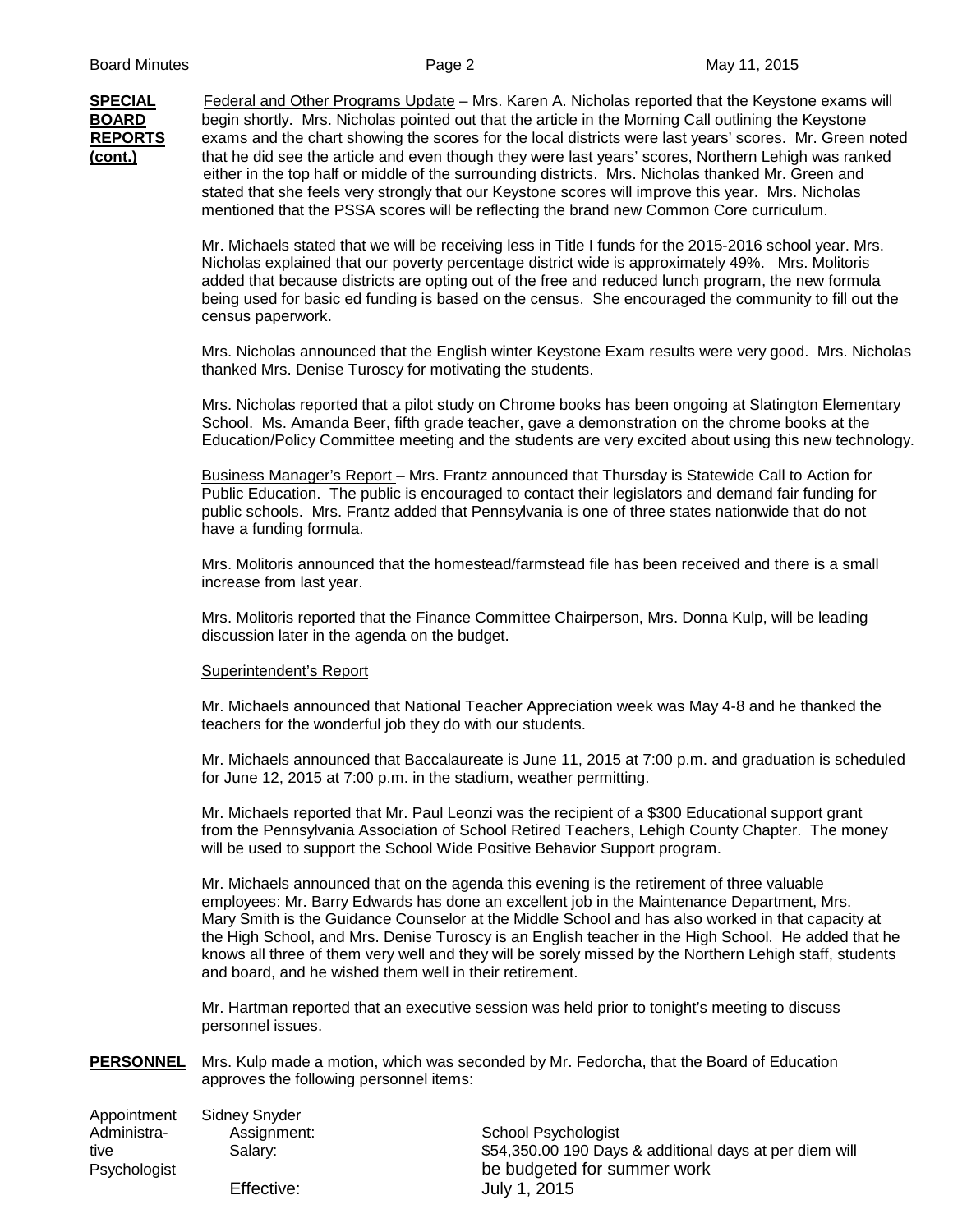| Accept the retirement resignation of Barry Edwards from his position as District Wide<br>Maintenance worker effective August 19, 2015. Mr. Edwards will retire in August, 2015<br>after 11 years of service.                                                                                                                                                                                                                                                                                         |                                                                                                                                                                                                                                                                                                                                                                                                                                                                                                                                                                                                                                                                                                                                                                                                                                                      |                                                                                                                                                                                                                                                                                                                                                                                       |  |
|------------------------------------------------------------------------------------------------------------------------------------------------------------------------------------------------------------------------------------------------------------------------------------------------------------------------------------------------------------------------------------------------------------------------------------------------------------------------------------------------------|------------------------------------------------------------------------------------------------------------------------------------------------------------------------------------------------------------------------------------------------------------------------------------------------------------------------------------------------------------------------------------------------------------------------------------------------------------------------------------------------------------------------------------------------------------------------------------------------------------------------------------------------------------------------------------------------------------------------------------------------------------------------------------------------------------------------------------------------------|---------------------------------------------------------------------------------------------------------------------------------------------------------------------------------------------------------------------------------------------------------------------------------------------------------------------------------------------------------------------------------------|--|
| With regret, accept the retirement resignation of Mary Smith from her position as Middle<br>School Guidance Counselor effective August 21, 2015. At this time she will begin her retirement<br>from the Northern Lehigh School District after 12 years of service.                                                                                                                                                                                                                                   |                                                                                                                                                                                                                                                                                                                                                                                                                                                                                                                                                                                                                                                                                                                                                                                                                                                      |                                                                                                                                                                                                                                                                                                                                                                                       |  |
| With regret, accept the retirement resignation of Denise Turoscy from her position as<br>High School English Teacher effective the end of the work day, June 15, 2015. At this time she<br>will begin her retirement from the Northern Lehigh School District after 34 years of service.                                                                                                                                                                                                             |                                                                                                                                                                                                                                                                                                                                                                                                                                                                                                                                                                                                                                                                                                                                                                                                                                                      |                                                                                                                                                                                                                                                                                                                                                                                       |  |
| Approve the request of employee #6666 to take a Family Medical Leave beginning on<br>August 24, 2015, for the birth of her second child. Employee will be using four (4) personal days<br>and accumulated sick days (if applicable), and upon exhaustion of sick days and personal days,<br>she is requesting a twelve week family medical leave. Employee plans to return to her current<br>teaching position on November 23, 2015.                                                                 |                                                                                                                                                                                                                                                                                                                                                                                                                                                                                                                                                                                                                                                                                                                                                                                                                                                      |                                                                                                                                                                                                                                                                                                                                                                                       |  |
| Motion to approve the following Co-Curricular appointment for the 2015-2016 school year:<br>Co-Curricular<br>Appointments<br>2015-2016<br>Jason Ruch*                                                                                                                                                                                                                                                                                                                                                |                                                                                                                                                                                                                                                                                                                                                                                                                                                                                                                                                                                                                                                                                                                                                                                                                                                      | \$5,224.00                                                                                                                                                                                                                                                                                                                                                                            |  |
|                                                                                                                                                                                                                                                                                                                                                                                                                                                                                                      |                                                                                                                                                                                                                                                                                                                                                                                                                                                                                                                                                                                                                                                                                                                                                                                                                                                      |                                                                                                                                                                                                                                                                                                                                                                                       |  |
| Co-Curricular<br>Motion to renew the appointment of the following Co-Curricular positions for the 2015-2016<br>Appointments<br>school year:                                                                                                                                                                                                                                                                                                                                                          |                                                                                                                                                                                                                                                                                                                                                                                                                                                                                                                                                                                                                                                                                                                                                                                                                                                      |                                                                                                                                                                                                                                                                                                                                                                                       |  |
| David Carroll<br>David Carroll<br>Elizabeth Case<br>Theresa Cinicola<br>Julie Everett<br><b>Kelly Follweiler</b><br><b>Todd Herzog</b><br><b>Brandon Hibbler</b><br>Stephen Hluschak<br>Stephen Hluschak, Jr.<br>Patricia Jones<br>Michael Lehtonen<br><b>Brett Martinez</b><br>Jeffrey Miller<br><b>Trevor Miller</b><br>Gina Orr<br>Michelle Raber<br>Michelle Raber<br>Michelle Raber<br><b>Rachel Reiter</b><br><b>Rachel Reiter</b><br><b>Richard Roberts</b><br>Scott Snyder<br>Anthony Thomas | Senior High Band Advisor<br><b>MS Band Director</b><br>MS Student Council Advisor (Shared \$1,307.00)<br>Senior Class Advisor<br>Senior Class Advisor<br>Junior Class Advisor<br>Sr. High Fall Intramural - Weightlifting<br>Assistant Girls' Basketball Coach<br>Sr. High Winter Intramurals - Weightlifting<br><b>Head Wrestling Coach</b><br>Junior Class Advisor<br>Sophomore Class Advisor<br><b>Assistant Wrestling Coach</b><br>Head Boys' Basketball Coach<br>Assistant Boys' Basketball Coach<br>MS Student Council Advisor (Shared \$1,307.00)<br><b>MS Fall Intramural Net Sports</b><br><b>MS Spring Intramural Net Sports</b><br><b>MS Winter Intramural CPR</b><br><b>MS Chorus Advisor</b><br>Senior High Chorus Advisor<br>Assistant Boys' Basketball Coach (JH)<br><b>Assistant Wrestling Coach</b><br>Head Girls' Basketball Coach | \$4,604.00<br>\$4,951.00<br>724.00<br>\$<br>\$<br>653.50<br>664.00<br>\$<br>\$<br>664.00<br>\$<br>664.00<br>\$<br>846.00<br>\$4,697.00<br>\$846.00<br>\$7,227.00<br>\$664.00<br>664.00<br>\$4,697.00<br>\$7,227.00<br>\$4,697.00<br>\$653.50<br>\$<br>846.00<br>\$<br>846.00<br>\$<br>846.00<br>\$<br>724.00<br>\$1,811.00<br>\$4,697.00<br>\$4,697.00<br>\$7,227.00<br>\$.<br>664.00 |  |
|                                                                                                                                                                                                                                                                                                                                                                                                                                                                                                      | Sarah Arndt<br>Amy Zeiser                                                                                                                                                                                                                                                                                                                                                                                                                                                                                                                                                                                                                                                                                                                                                                                                                            | Head Varsity Boys' Soccer Coach<br>*Pending Verification of Missing Personnel File Items<br><b>MS Girls' Basketball Coach</b><br>Sophomore Class Advisor                                                                                                                                                                                                                              |  |

YEA: Mr. Distler, Mr. Fedorcha, Mr. Follweiler, Mr. Green, Mrs. Green, Mr. Keegan, Mrs. Kulp, Mr. Williams, Mr. Hartman (9)

NAY: None (0)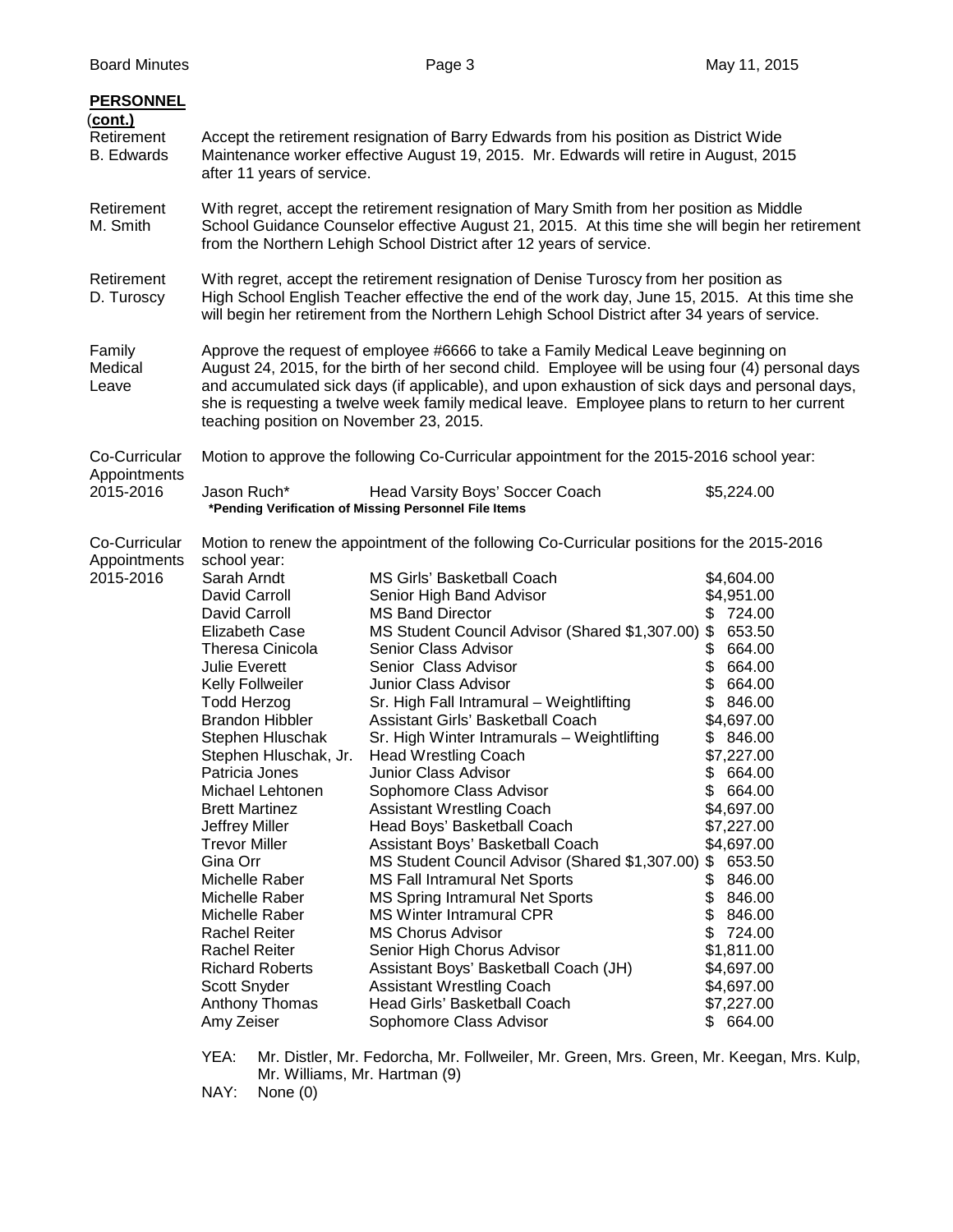- **POLICY** Mr. Distler made a motion, which was seconded by Mr. Fedorcha, that the Board of Education approves the following policy item: Board Policy Approve school board policy #218.3 – Pupils – Student Restraint, as presented after second reading. Second<br>Reading YEA: Mr. Distler, Mr. Fedorcha, Mr. Follweiler, Mr. Green, Mrs. Green, Mr. Keegan, Mrs. Kulp, Mr. Williams, Mr. Hartman (9) NAY: None (0) **CONFER-** Mr. Follweiler made a motion, which was seconded by Mr. Fedorcha, that the Board of Education **ENCES** approves the following conference: Susan Bahnick – PA School Nutrition Programs Conference, August 2-5, 2015 – The Gettysburg Eisenhower Hotel – Gettysburg, PA – Lodging - \$362.97, Meals - \$120.00, Travel - \$150.65. Total Approximate Cost: \$633.62 – Funding: Food Services Budget. YEA: Mr. Distler, Mr. Fedorcha, Mr. Follweiler, Mr. Green, Mrs. Green, Mr. Keegan, Mrs. Kulp, Mr. Williams, Mr. Hartman (9) NAY: None (0) **CURRIC-** Mr. Williams made a motion, which was seconded by Mrs. Green, that the Board of Education<br>**ULUM AND** approves the following curriculum and instruction items: approves the following curriculum and instruction items: **INSTRUC-TION** CLIU #21 Approve to adopt the Carbon Lehigh Intermediate Unit's Notice of Adoption of Policies,<br>Notice of Procedures and Use of Funds by School District for submission with the 2015-2016 IDE Notice of Procedures and Use of Funds by School District for submission with the 2015-2016 IDEA B,<br>Adoption of Section 611 project application, as presented. Section 611 project application, as presented. Policies, Procedures & Use of Funds MOU Approve to adopt the Memorandum of Understanding between Northern Lehigh School District<br>MHEA and Lehigh County Department of Human Services in collaboration with the Carbon Lehigh and Lehigh County Department of Human Services in collaboration with the Carbon Lehigh 2015-2018 Intermediate Unit #21, for the purpose of taking a public health approach to the promotion and implementation of Youth Mental Health First Aid through the training of staff members to be certified instructors. These instructors will provide the training to school district employees, parents, and members of the community. This memorandum of understanding will be in effect for three school years effective July 1, 2015 through June 30, 2018. YMHFA Approve Sidney Snyder to receive a stipend in the amount of \$284.47 per day to attend the five Conference day Mental Health First Aid Instructor training June 8-12, 2015. Stipend ESY Program Approve to conduct an Extended School Year Program for special education students in our 2015 district. Approve to employ teachers Elizabeth Vasquez and Everly Kesack, at a rate of \$29.00 per hour, four hours per day and instructional aide Stephanie Stillwell at a rate of \$13.55 per hour, for three hours per day, from July 20 – July 31, 2015 Approve to employ teacher Susan Beil at a rate of \$29.00 per hour, four hours per day and Personal Care Assistant, Tara Hengst, at a rate of \$13.67 per hour, for three hours per day, from August 3 – 13, 2015. Approve to employ Tracy Hoffman at a rate of \$29.00 per hour, three hours per day, from July 20-July 27, 2015 and August 3-13 and Dawn Tulio at a rate of \$20.31 per hour, from July 28-July 31, 2015. Dual Enroll- Approve administration to enter into a partnership agreement with Lehigh Carbon Community ment College in order to provide our students with greater options to earn concurrent high school/ Agreement college credit. The term of the Dual Enrollment Partnership Proposal between Northern Lehigh 2015-2016 School District and Lehigh Carbon Community College will be from August 19, 2015 – June 30, 2016.
	- YEA: Mr. Distler, Mr. Fedorcha, Mr. Follweiler, Mr. Green, Mrs. Green, Mr. Keegan, Mrs. Kulp, Mr. Williams, Mr. Hartman (9)
	- NAY: None (0)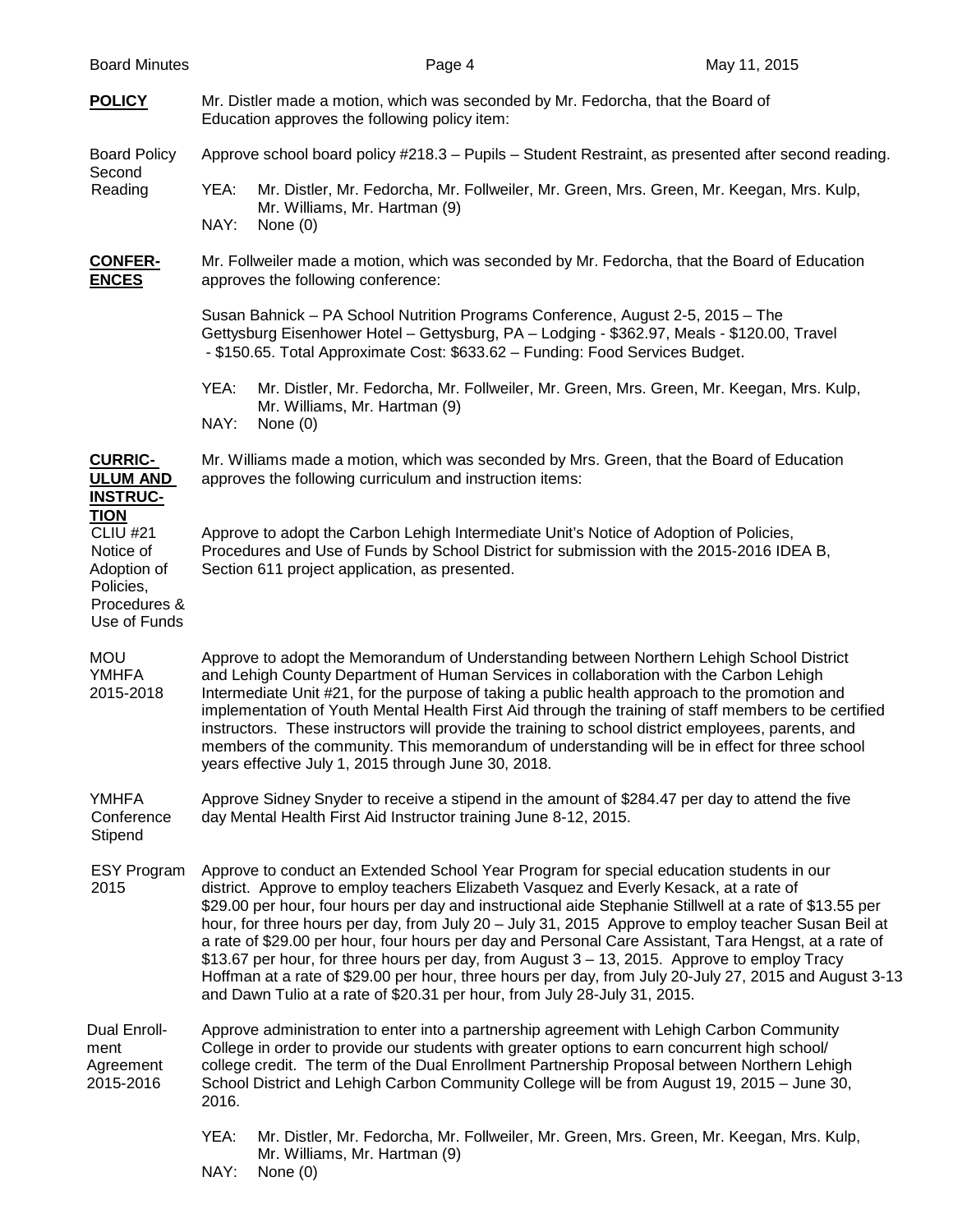### **NEW** Mr. Mathias Green asked that he be allowed to bring up a new business item at the end of the **BUSINESS** meeting because it had budget implications. Mr. Hartman allowed his request.

**FINANCIAL** Mr. Hartman asked that Item J be voted on separately. Mrs. Kulp made a motion, which was seconded by Mr. Follweiler, that the Board of Education approves the following financial items:

Financial General Fund Account month of April Reports NLHS Student Activities and Scholarship Account months of March and April NLMS Student Activities Account months of March and April

List of **Approve the Following List of Bills:** Bills General Fund months of April and May Refreshment Stand month of April Cafeteria Fund month of April Capital Projects month of April

Sports Approve the co-payment amount for student athletes receiving a sports physical from OAA<br>Physicals during the 2015-2016 school year at a cost of \$10.00 per student in accordance with school during the 2015-2016 school year at a cost of \$10.00 per student in accordance with school Co-payment board policy #122.

Fuel Bid Approve the awarding of fuel bids to the following companies with a contract period of July 1, 2015-2016 2015 to June 30, 2016:

#### **UNLEADED GASOLINE TANK WAGON DELIVERY** – Awarded to Talley Petroleum

- Enterprises, Inc. at
	- o a fixed price of \$2.2888 per gallon (item #16 on bid summary)

#### **#2 GRADE FUEL OIL TANK TRANSPORT DELIVERY** – Awarded to Talley Petroleum

Enterprises, Inc. at

o a fixed price of \$2.0383 per gallon (item #3 on bid summary)

**BIO DIESEL FUEL TANK WAGON DELIVERY** – Awarded to Talley Petroleum Enterprises, Inc. at

- o a fixed price of \$2.4333 per gallon (item #8 and 18 on bid summary)
- Supplemental Approve the Supplemental Personnel Salary Schedule for the 2015-2016 school year<br>Salary as presented. as presented. **Schedule**
- Summer Summer Approve a tuition fee of \$30.00 per student for a six-week elementary summer band program<br>Band Band also approve a stipend for summer band program director. Steven Jonkman. Mr. Jonkma and also approve a stipend for summer band program director, Steven Jonkman. Mr. Jonkman's Camp stipend will be equal to the amount collected for student participation but will not exceed \$1,000.00. The summer band program will run Monday, August 10, 2015 until Friday, August 14, 2015.

Award Cooling Award the bid to replace the cooling tower and boilers at Peters Elementary to Elliott-Lewis Tower & Boilers Corporation at a cost of \$218,790.00 to be paid from the long range maintenance fund balance Bid at Peters as budgeted in the 2015-2016 general fund budget. Elliott Lewis

CLIU Allow administration to sign the CLIU Technology Pool Consortium Agreement for the 2015-2016 Technology school year.

Pool Agreement

Level 3 Approve a three-year contract for local and long distance telephone service with Level 3 Agreement Communications via two Primary Rate Interfaces at a monthly recurring cost of \$1,048.18 per 2015-2018 month plus regulatory fees and actual monthly usage charges.

- YEA: Mr. Distler, Mr. Fedorcha, Mr. Follweiler, Mr. Green, Mrs. Green, Mr. Keegan, Mrs. Kulp, Mr. Williams, Mr. Hartman (9)
- NAY: None (0)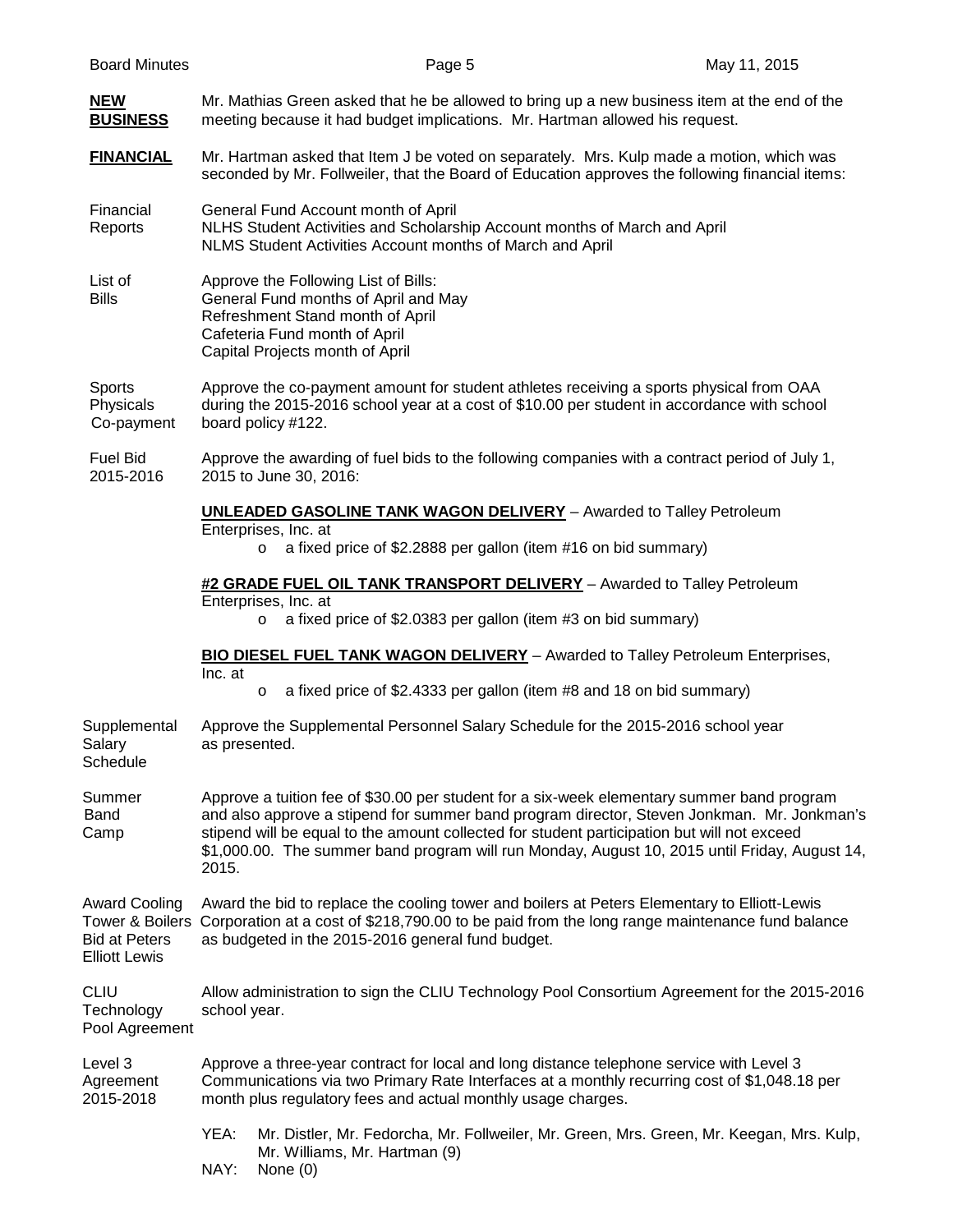| <b>FINANCIAL</b><br>(cont.)<br>Treasurer<br>Nominations | Mr. Fedorcha nominated Mrs. Donna Kulp for Treasurer which was seconded by Mrs. Green.<br>Mr. Green made a motion, which was seconded by Mr. Williams, to close the nominations.                                                                                                                                                                                                                                                           |  |  |
|---------------------------------------------------------|--------------------------------------------------------------------------------------------------------------------------------------------------------------------------------------------------------------------------------------------------------------------------------------------------------------------------------------------------------------------------------------------------------------------------------------------|--|--|
| Vote on<br>Closing<br>Nominations                       | YEA:<br>Mr. Distler, Mr. Fedorcha, Mr. Follweiler, Mr. Green, Mrs. Green, Mr. Keegan, Mrs. Kulp<br>Mr. Williams, Mr. Hartman (9)<br>NAY:<br>None $(0)$                                                                                                                                                                                                                                                                                     |  |  |
| Election<br>Of Board<br>Treasurer<br>Donna Kulp         | Election of a Treasurer for the 2015-2016 fiscal year, as required by Section 404 of the<br>Pennsylvania School Code of 1949, as amended.<br>RECOMMEND  That the Board of Education elects Mrs. Donna M. Kulp as Treasurer for the<br>2015-2016 Fiscal year, effective July 1, 2015 through June 30, 2016.                                                                                                                                 |  |  |
|                                                         | YEA:<br>Mr. Distler, Mr. Fedorcha, Mr. Follweiler, Mr. Green, Mrs. Green, Mr. Keegan, Mrs. Kulp,<br>Mr. Williams, Mr. Hartman (9)<br>NAY:<br>None $(0)$                                                                                                                                                                                                                                                                                    |  |  |
| <b>LEGAL</b>                                            | Mr. Fedorcha made a motion, which was seconded by Mr. Follweiler, that the Board of Education<br>approve the following legal items:                                                                                                                                                                                                                                                                                                        |  |  |
| Sweet,<br>Stevens,<br>Williams &<br>Katz, LLP           | Approve to appoint Sweet, Stevens, Williams & Katz, LLP as special counsel for the 2015-<br>2016 school year. The hourly rate for non-routine matters will be \$195.00 per hour. The<br>rate for routine or general advice will be \$150.00 per hour. The hourly rate for legal assistants<br>for routine and non-routine matters will be \$125.00 per hour. This reflects a \$10.00 per hour<br>increase over the previous year's fees.   |  |  |
| Sweet,<br>Stevens,<br>Williams &<br>Katz, LLP           | Approve to appoint Sweet, Stevens, Williams & Katz, LLP as special counsel for the 2015-<br>2016 school year for special education consultations and student services as outlined in the<br>attached agreement. The cost of these services will be \$6,300 for the 2015-2016 school year<br>and is a part of the Special Education budget. There is no increase over last year's rates.                                                    |  |  |
|                                                         | YEA:<br>Mr. Distler, Mr. Fedorcha, Mr. Follweiler, Mr. Green, Mrs. Green, Mr. Keegan, Mrs. Kulp,<br>Mr. Williams, Mr. Hartman (9)<br>NAY:<br>None $(0)$                                                                                                                                                                                                                                                                                    |  |  |
| <b>CORRE-</b><br><b>SPON-</b><br><b>DENCE</b>           | Mr. Williams asked the board members to complete the CLIU Board of Directors ballot that is at<br>their seats and return it this evening.                                                                                                                                                                                                                                                                                                  |  |  |
| <b>INFOR-</b><br><b>MATION</b>                          | Minutes of the Carbon Lehigh Intermediate Unit 21 Board of Directors meeting held on<br>March 16, 2015 were distributed.                                                                                                                                                                                                                                                                                                                   |  |  |
|                                                         | Minutes of the Lehigh Carbon Community College Board of Trustees meeting held on March 12,<br>2015 were distributed.                                                                                                                                                                                                                                                                                                                       |  |  |
|                                                         | Minutes of the Lehigh Career & Technical Institute Joint Operating Committee meeting held on<br>March 25, 2015 were distributed.                                                                                                                                                                                                                                                                                                           |  |  |
| <b>BUDGET</b><br><b>DISCUSSION</b>                      | Mrs. Donna Kulp stated that at the last few Finance Committee meetings, it was learned that<br>we can expect flat funding from the state for next year and anticipated expenditures and revenues<br>for next year were also discussed. Board members have received different tax increase scenarios<br>and she asked the board for direction because a decision has to be made this evening. Mrs. Kulp<br>recommended a 2.5% tax increase. |  |  |
|                                                         | Mr. Williams stated that administration feels the lowest we can operate on responsibly is a 2.25%<br>increase. He thanked Mr. Michaels, Mrs. Molitoris, and Mrs. Frantz for conservatively budgeting so<br>that we are in a position to add to the fund balance this year instead of using it to balance the<br>budget. He added that since we have done such a great job, we do not have to go to the maximum                             |  |  |

increase out of fear. Mr. Williams recommended that taxes be increased 2.25%.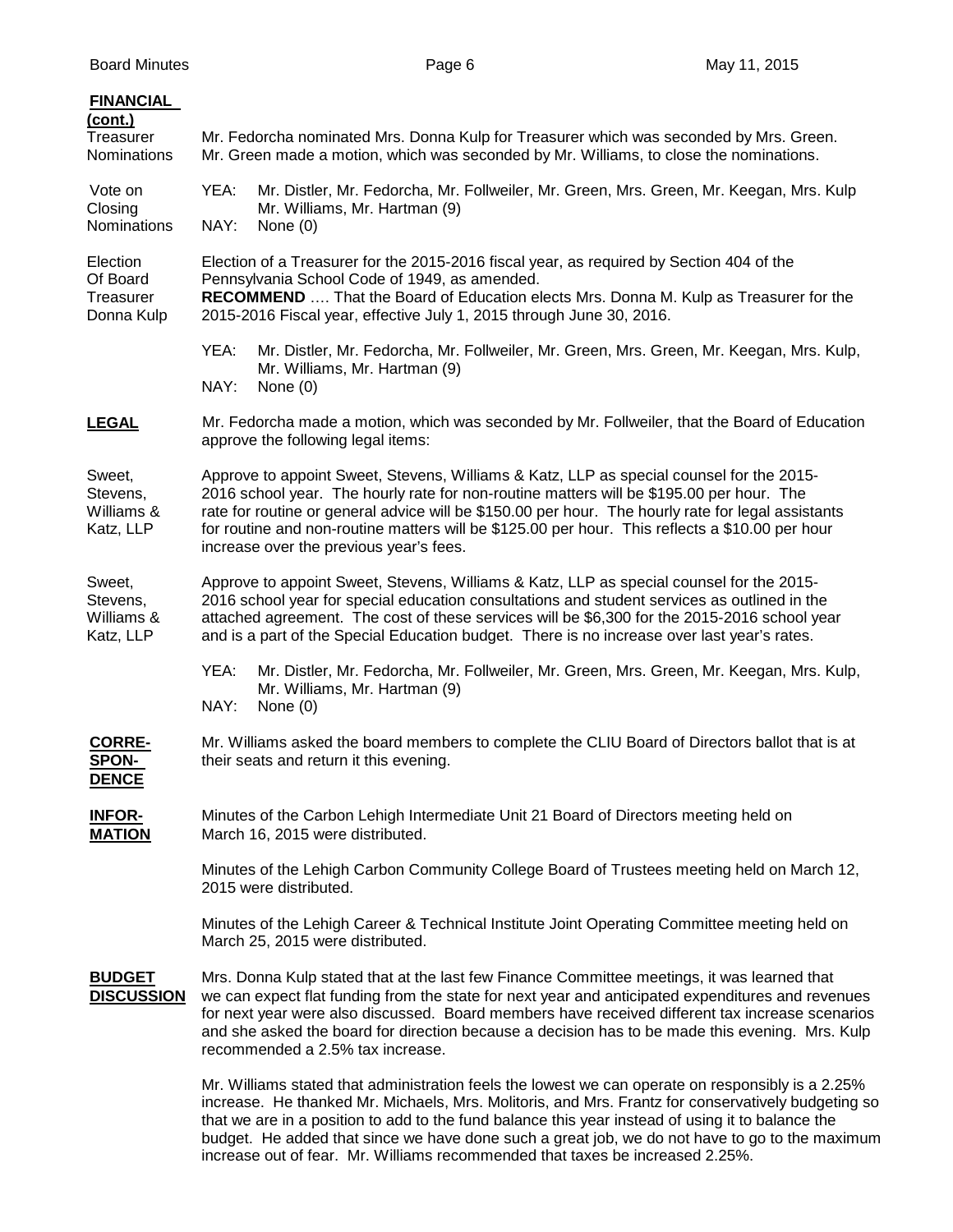# **(cont.)**

**BUDGET** Mr. Fedorcha reported that having been a board member for years, he believes the district **DISCUSSION** needs to have a cushion to fall back on in the event of a major crisis or unknown expenses.

> Mrs. Natalie Green stated that while she appreciates what Mr. Fedorcha and Mrs. Kulp are saying, she agrees with Mr. Williams that if we can balance the budget with a 2.25% increase, it is her responsibility as a board member, to only increase taxes the minimum amount since we did not use fund balance for the last two years.

> Mr. Mathias Green questioned whether we would be receiving all of the state and federal revenues. Mrs. Molitoris responded that a big portion of state funds is expected in June and the federal money is distributed quarterly and after the final reports are filed. Mr. Green questioned what was included in miscellaneous revenue. Mrs. Molitoris reported that some examples include: scrap metal recycling, restitution paid from Lehigh County, and a buyback of computers. Mr. Green questioned the year to date expenses and that they do not include a carryover for summer payroll which is approximately \$2 million. Mrs. Frantz agreed. Mr. Green stated that after reviewing the budget, the revenues received and anticipated, and the expenses, we are looking at a \$1 million difference. Mrs. Molitoris reported that we received \$400,000 in Plan Con money that was not budgeted and \$150,000 more in the Ready to Learn grant that was not budgeted. Mr. Green reported that he does not believe the district needs to raise taxes to the maximum and compared to our surrounding districts, we are in good shape.

> Mr. Keegan stated that school district budget shortfalls have been climbing every year across the state. Increasing healthcare costs, pension costs, along with flat funding in basic and special education subsidies and the elimination of charter school subsidies are critical to our district. Special education costs can be projected but they are not actualized. These costs are placed on the taxpayers because the amount reimbursed by the state does not cover all of the costs. Mr. Keegan proposed that we look at our index and see it as the chip given to us by the state. They also give us a chip for exceptions such as special education costs. We should be taking advantage of those chips because when you don't and those costs do materialize, you cannot recoup that money. Retirement costs projected in the coming years are as high as 32-33%. Over time, if we do not raise taxes by using the chips we are allowed, the revenue is forever lost. It is the responsibility of the board to have vision and financially plan for the future. He stated that while he is not an advocate for higher taxes, he is an advocate for quality education and preparing our students for global economy and competitiveness. He stated that state and local legislators should be looking at the tax laws as well. While he said he would vote for a 2.25% increase, he feels that as good stewards we should strive to give our students and teachers the best.

Mr. Hartman praised Mr. Michaels, Mrs. Molitoris and Mrs. Frantz for doing a great job putting together a budget despite so many unknowns and before the state has completed their budget. Mr. Hartman agreed that it is time the politicians make some changes.

Mr. Fedorcha questioned how much fund balance will be used with a 2.25% tax increase. Mrs. Molitoris stated that a 2.25% increase requires using \$993,299.00 of fund balance.

**PROPOSED**. **2015-2016**

**ADOPTION** Mrs. Kulp made a motion, which was seconded by Mr. Williams, that the Board of **OF** Education approves the proposed final budget with a 2.25% tax increase and:

**FINAL** It is recommended that the Board of Education adopts the proposed general fund final<br>**BUDGET** budget of the Northern Lehigh School District for the 2015-2016 school year in the **BUDGET** budget of the Northern Lehigh School District for the 2015-2016 school year in the **FOR** amount of \$30,828,379.00.

> The preliminary budget is adopted with a 21.1475 millage rate for Lehigh County and a 59.1363 millage rate for Northampton County.

## Roll call.<br>YEA: |

- Mr. Distler, Mr. Fedorcha, Mr. Follweiler, Mr. Green, Mrs. Green, Mr. Keegan, Mrs. Kulp, Mr. Williams, Mr. Hartman (9)
- NAY: None (0)

Motion carried.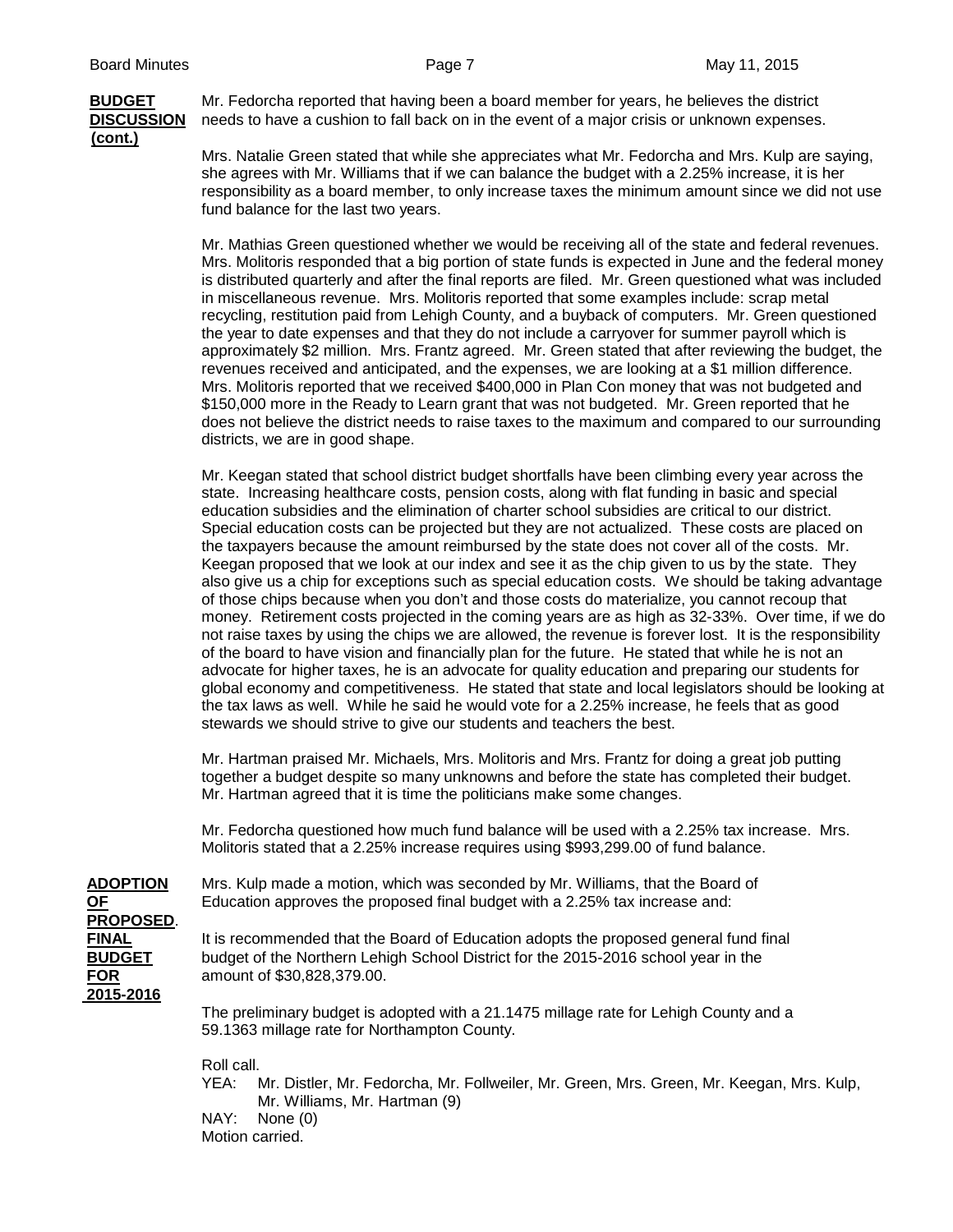

of age, and every resident or inhabitant in said school district to notify the proper Per Capita Tax Enumerator within twelve (12) months of his or her becoming a resident or inhabitant, in accordance with the School Laws of Pennsylvania, Section 680, as amended June 16, 1972, Act 138. The assessors to contact are as follows:

| <b>BOROUGH OF WALNUTPORT</b> | Annette Lacko - Borough Secretary<br><b>Walnutport Borough Building</b><br>417 Lincoln Ave. Walnutport, PA 18088<br>610-767-1322 |
|------------------------------|----------------------------------------------------------------------------------------------------------------------------------|
| <b>WASHINGTON TOWNSHIP</b>   | Joann Ahner - Township Secretary<br>Washington Township Municipal Building<br>PO Box 27, Slatedale, PA 18079<br>610-767-8108     |
| <b>BOROUGH OF SLATINGTON</b> | Karen Gill - Assistant Secretary<br>125 South Walnut Street<br>Slatington, PA 18080<br>610-767-2131                              |

- YEA: Mr. Distler, Mr. Fedorcha, Mr. Follweiler, Mr. Green, Mrs. Green, Mr. Keegan, Mrs. Kulp, Mr. Williams, Mr. Hartman (9)
- NAY: None (0)

**RECOGNI-** Mrs. Tammy Filchner, Slatington, stated that she heard graduation would not be held outside **TION OF** because of the turf field and if that is true, why? Mr. Michaels stated that neither he nor the **GUESTS** board is in any way opposed to having graduation outside. The principal generally makes the board is in any way opposed to having graduation outside. The principal generally makes that decision, but Mr. Vlasaty knows if the weather is nice, it will be held outdoors. Mrs. Filchner stated that the rumor was that it would not be held outside because the chairs damage the field. Mr. Michaels stated that Mr. Greg Derr, Director of Buildings and Grounds, gets both facilities ready. There are stages at both facilities, but the decision is weather driven.

Mr. Michaels introduced Mr. Sidney Snyder, as the new School Psychologist.

Raise Mr. Mathias Green stated that our administrative team does a great job with our students. Mr. Proposal Green added that over the years he has seen former administrators move on to successful Discussion careers in other school districts and he would like to make a motion that anyone who has been in the Act 93 staff for the past year, who has a satisfactory rating and has met their objectives, receive a one-time ½ percent bonus that would be paid from the 2014-2015 budget. Further, that assuming they are still rated satisfactory, be given a  $\frac{1}{2}$  percent addition to their salary effective January 1, 2016. Following the same criteria, the Assistant Superintendent would receive ¾ percent; and the Superintendent would receive one percent.

> Mr. Keegan stated that he was not comfortable with taking action at this time and he would like to see it brought up at Finance Committee meeting.

> Mr. Fedorcha added that as Chairman of the Act 93 negotiating committee, he was given parameters to negotiate a contract. He stated that he believes the administration does warrant a raise; however, if we are going to give out raises, it should be across the board to everybody.

Mr. Green rebutted that he has brought up the fact that the administration is underpaid and he was trying to bring it to a head so as not to continue with the status quo.

Mr. Hartman agreed that everybody is underpaid; however, the budget that just passed included a tax increase for the community. Mr. Hartman stated that he believes this issue should be discussed in the Finance Committee meeting.